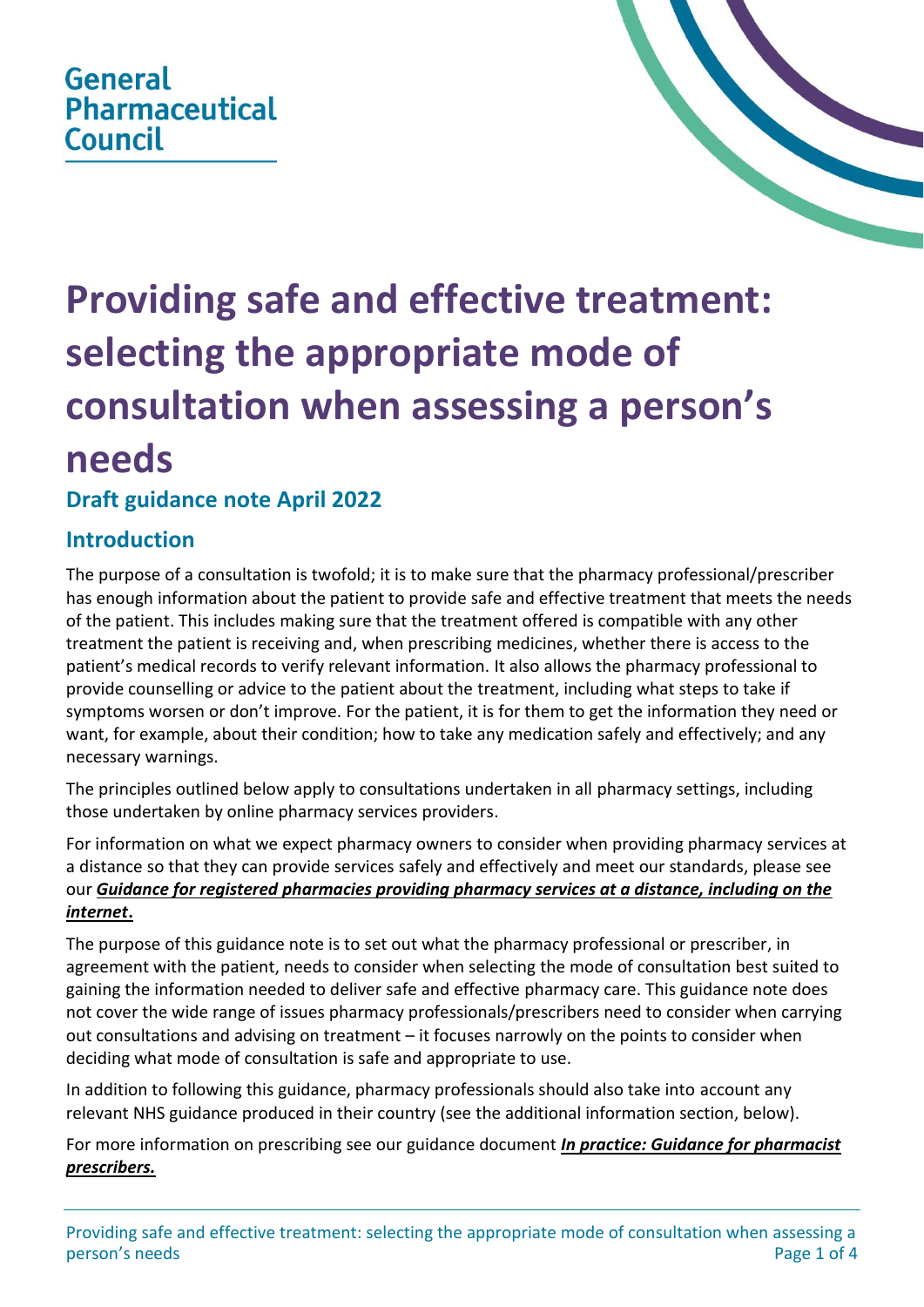#### **Choosing the mode of consultation**

There are various modes of consultation, including:

- face-to-face
- video-link, video-chat, or other online platforms
- telephone
- online questionnaires

The patient may indicate a preference for a mode of consultation and, where possible, the pharmacy professional and patient should agree which mode is most suitable. However, the pharmacy professional should make sure that the mode of consultation selected will allow them to address any specific requirements, or concerns they may have, for example:

- if the patient has a potentially serious, high-risk condition where there is a need for a physical examination or other assessments
- if there was a need for a diagnostic test before prescribing a medication
- whether a two-way dialogue can be established if needed, that is, whether the mode meets the patient's communication needs, and gives the pharmacy professional and the patient the opportunity to ask questions to get the information they both need. For instance, a system where prescriptions are issued remotely based on a questionnaire and there is no mechanism for two-way dialogue with patients is unlikely to meet these principles
- whether the mode allows the pharmacy professional to make an adequate assessment of the patient's needs
- whether the pharmacy professional can provide advice or counselling to the patient if needed, as well as signposting if required
- whether consent can be obtained. For more information on consent please see our guidance document: *[In practice: Guidance on consent](https://www.pharmacyregulation.org/sites/default/files/document/in_practice_guidance_on_consent_june_2018.pdf)*
- where the pharmacy professional is uncertain about the patient's capacity to decide about treatment. The mode of consultation chosen should allow the pharmacy professional to get the information they need to make an informed decision on the patient's capacity; this is particularly important when prescribing a high-risk medicine or one linked to mental health for example
- whether the mode of consultation will maintain the patient's confidentiality and privacy. For more information on confidentiality please see our guidance document: *[In practice: Guidance on](https://www.pharmacyregulation.org/sites/default/files/document/in_practice_guidance_on_confidentiality_june_2018.pdf)  [confidentiality](https://www.pharmacyregulation.org/sites/default/files/document/in_practice_guidance_on_confidentiality_june_2018.pdf)*
- the prescriber is not the patient's usual prescriber and they have not been given consent to share information with the usual prescriber/GP. Before deciding whether it is safe and appropriate to prescribe, the professional needs to gain as much information as possible from the patient; this should determine the mode of consultation used. An appropriate mode of consultation will help the prescriber to decide whether it is safe to prescribe
- Selecting the appropriate mode of consultation is particularly important when dealing with the following: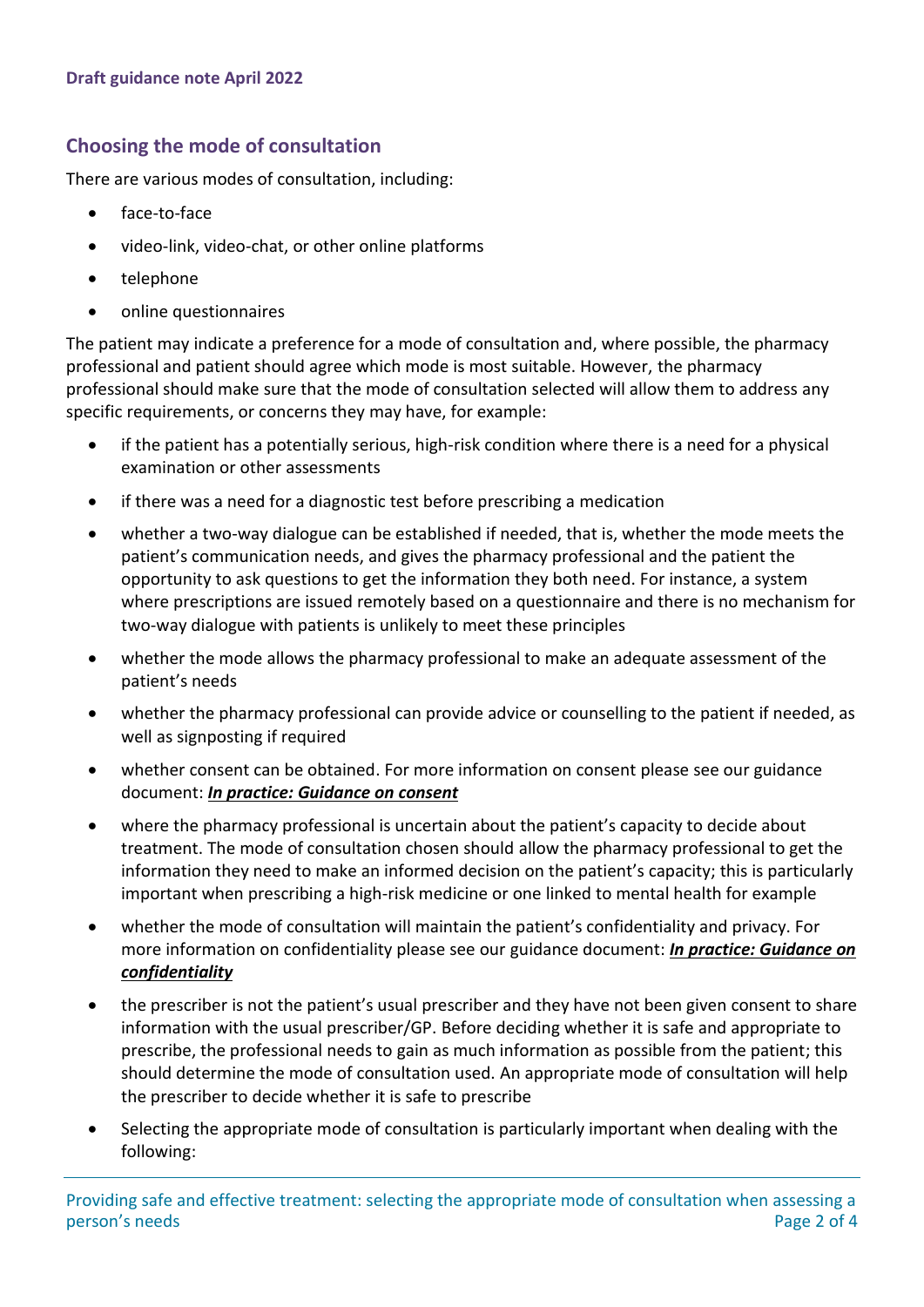- when treatment may need follow-up or ongoing monitoring and the prescriber needs to verify with the patient how this will be done
- where medicines which need additional safeguards are being prescribed
- the patient would be at risk of death or serious harm if they are also obtaining medicines from another source

**Important note:** The prescription and administration of non-surgical cosmetic products, such as Botox, Dysport, Vistabel or other injectable cosmetic medicines must only take place after a physical examination has been carried out.

If a pharmacy professional does not think they can meet our standards or follow our guidance when using a particular mode of consultation, they should offer an appropriate alternative if possible, or signpost to other services.

The information set out above, aligns with the General Medical Council's (GMC) guidance on ensuring the mode of consultation meets the individual needs of the patient and supports safe prescribing. For more detailed information and guidance from the GMC and other sources please see the 'Additional information' section below.

#### **Additional information**

- GMC, **[Good practice in prescribing and managing medicines and devices](https://www.gmc-uk.org/ethical-guidance/ethical-guidance-for-doctors/good-practice-in-prescribing-and-managing-medicines-and-devices)** (updated 5 April 2021), this contains guidance to help doctors decide if it is safe to prescribe. This includes issues such as the suitability of the mode of consultation, whether doctors have access to and can share relevant information about the patient and establishing two-way dialogue.
- GMC, **[ethical hub](https://www.gmc-uk.org/ethical-guidance/ethical-hub/remote-consultations)**, which contains useful information on remote consultations
- GMC, a **[diagram](https://www.gmc-uk.org/-/media/gmc-site-images/ethical-guidance/learning-materials/themes/remote-consultations-diagram-april-2020-(002).svg?la=en&hash=3BFAD4683392DABF0E512E931617952CDAC385C4)** to help doctors decide whether a face-to-face or remote consultation is most appropriate
- GMC, advice on **[conducting remote consultations](https://www.gmc-uk.org/ethical-guidance/ethical-hub/covid-19-questions-and-answers#Remote-consultations)** in the Coronavirus FAQ section of their website Information Commissioner's Office: **[Health, social care organisations and coronavirus](https://ico.org.uk/global/data-protection-and-coronavirus-information-hub/data-protection-and-coronavirus/health-social-care-organisations-and-coronavirus-what-you-need-to-know/)  [what you need to know](https://ico.org.uk/global/data-protection-and-coronavirus-information-hub/data-protection-and-coronavirus/health-social-care-organisations-and-coronavirus-what-you-need-to-know/)**
- Guidance from UK health departments on keeping health records:

England, **[The Records Management Code of Practice for Health and Social Care](https://www.nhsx.nhs.uk/information-governance/guidance/records-management-code/)** (information Governance Alliance, 2022)

- Information on **[remote consultations in Northern Ireland](http://www.hscboard.hscni.net/coronavirus/#GP)**
- **[Medical defence organisations UK](https://www.gmc-uk.org/ethical-guidance/ethical-hub/covid-19-questions-and-answers/medical-defence-bodies) – for medico-legal advice**
- **NHS England – Key principles for intimate clinical [assessments undertaken remotely in](https://www.gmc-uk.org/-/media/files/key_principles_for_intimate_clinical_assessments_undertaken_remotely_in_response_to_covid19_v1-(1).pdf?la=en&hash=0A7816F6A8DA9240D7FCF5BDF28D5D98F1E7B194)  [response to COVID-19](https://www.gmc-uk.org/-/media/files/key_principles_for_intimate_clinical_assessments_undertaken_remotely_in_response_to_covid19_v1-(1).pdf?la=en&hash=0A7816F6A8DA9240D7FCF5BDF28D5D98F1E7B194)**
- **NHS England – [Standard Operating Procedures in primary care during COVID-19](https://www.england.nhs.uk/coronavirus/publication/managing-coronavirus-covid-19-in-general-practice-sop/)**
- **NHS England – [Remote and Video Consultations: Guidance for Community Pharmacy Teams](https://www.england.nhs.uk/wp-content/uploads/2022/04/B1400-remote-and-video-consultations-guidance-for-community-pharmacy-teams.pdf)**
- Northern Ireland **[Good Management, Good Records](https://www.health-ni.gov.uk/articles/gmgr-records-management)** (Department of Health, Social Services and Public Safety, 2011).